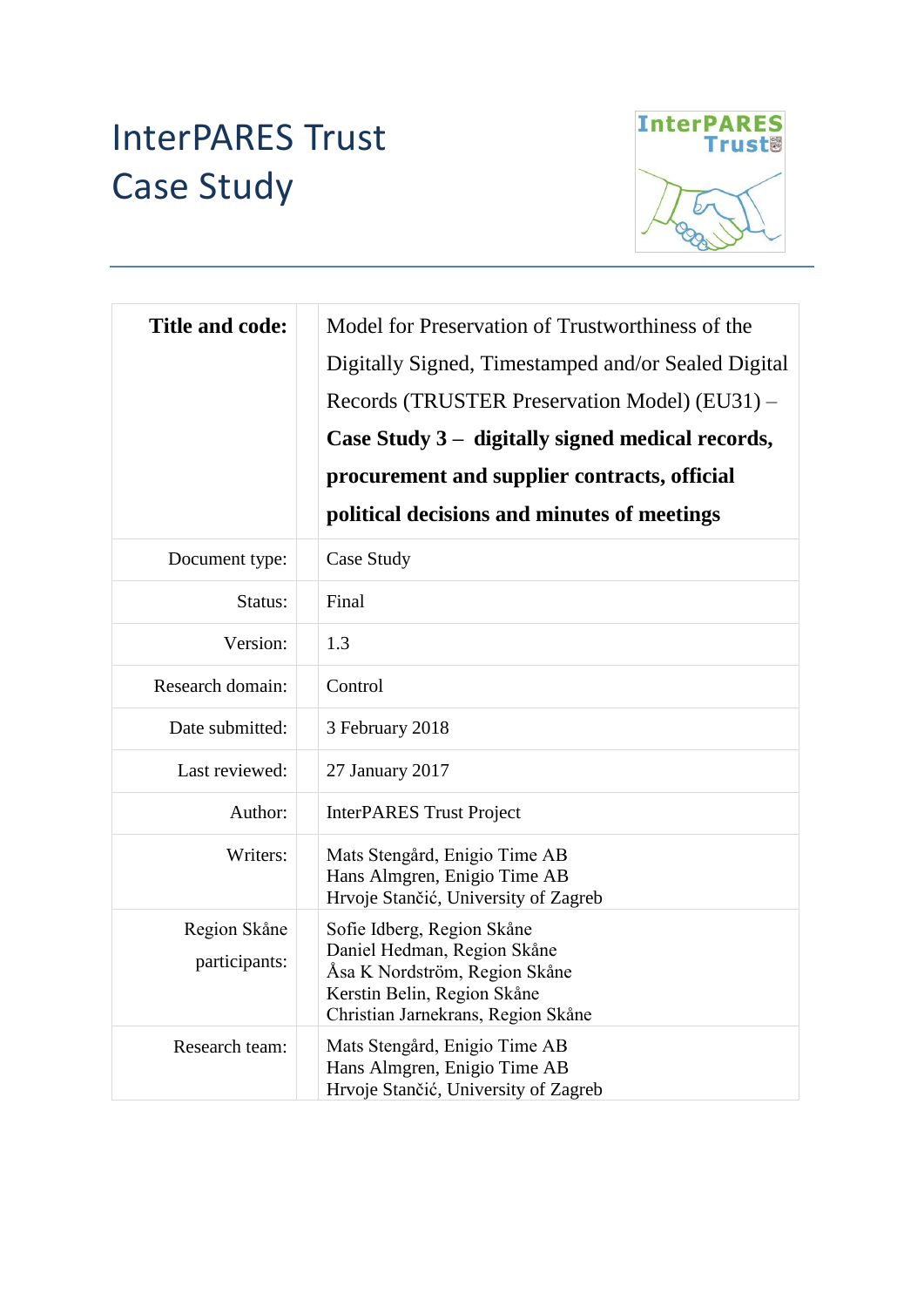## **Document Control**

| Version history |             |                                |                                                                                                |  |  |
|-----------------|-------------|--------------------------------|------------------------------------------------------------------------------------------------|--|--|
| Version         | Date        | By                             | Version notes                                                                                  |  |  |
| 0.9             | 11 Dec 2016 | Mats Stengård,<br>Hans Almgren | - First final internal draft                                                                   |  |  |
| 1.0             | 19 Dec 2016 | Hrvoje Stančić                 | - Case Study improvements                                                                      |  |  |
| 1.1             | 15 Jan 2017 | Mats Stengård                  | - Review and update from comments<br>- Update from Region Skåne answers in<br>mail 19 Dec 2016 |  |  |
| 1.2             | 27 Jan 2017 | Hrvoje Stančić                 | - Final review                                                                                 |  |  |
| 1.3             | 12 Mar 2017 | Mats Stengård                  | - Updates and corrections from<br>comments by Region Skåne                                     |  |  |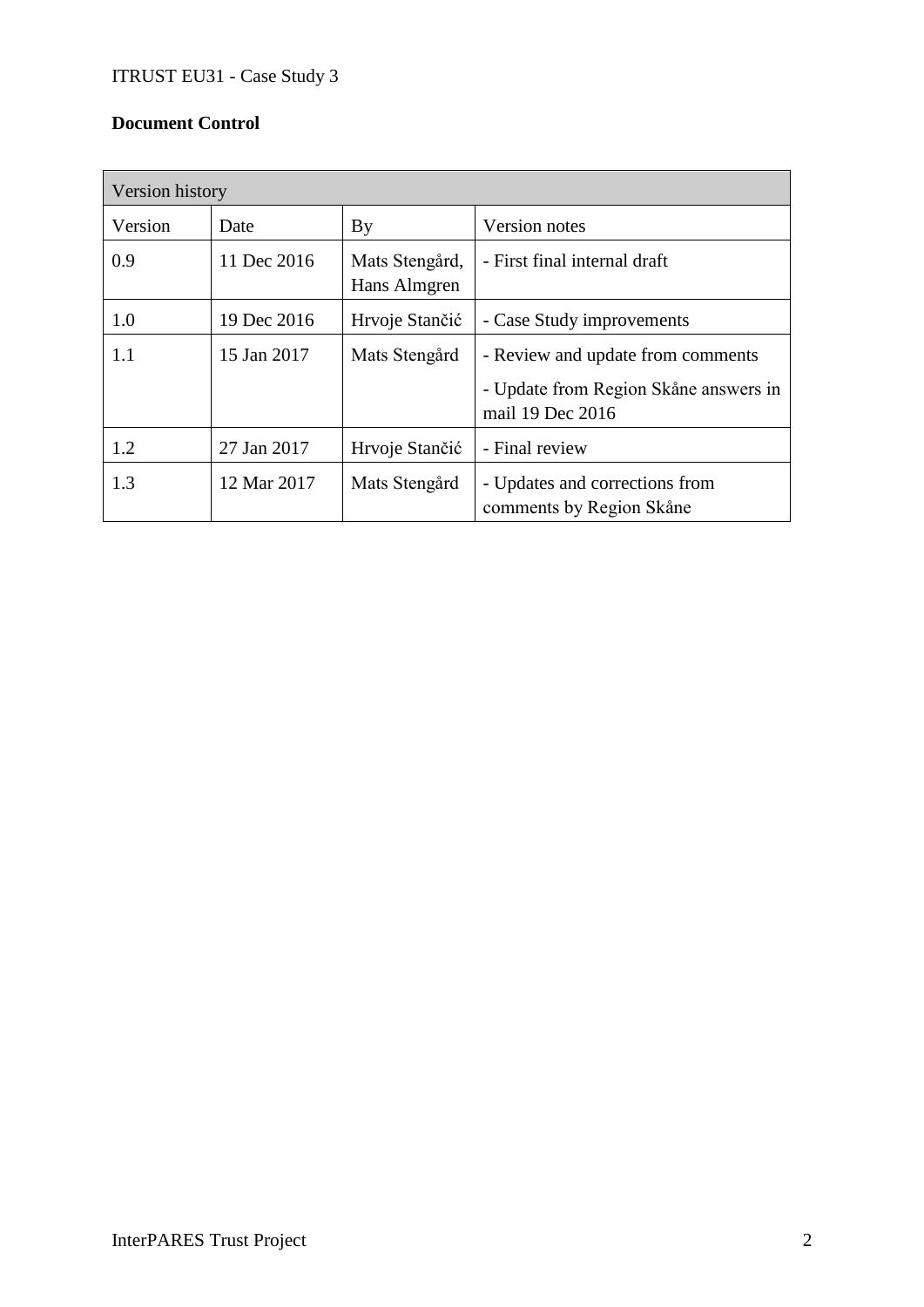# **Table of Contents**

| B.          |  |
|-------------|--|
| $C_{\cdot}$ |  |
|             |  |
|             |  |
|             |  |
|             |  |
|             |  |
|             |  |
|             |  |
|             |  |
|             |  |
| E.          |  |
|             |  |
|             |  |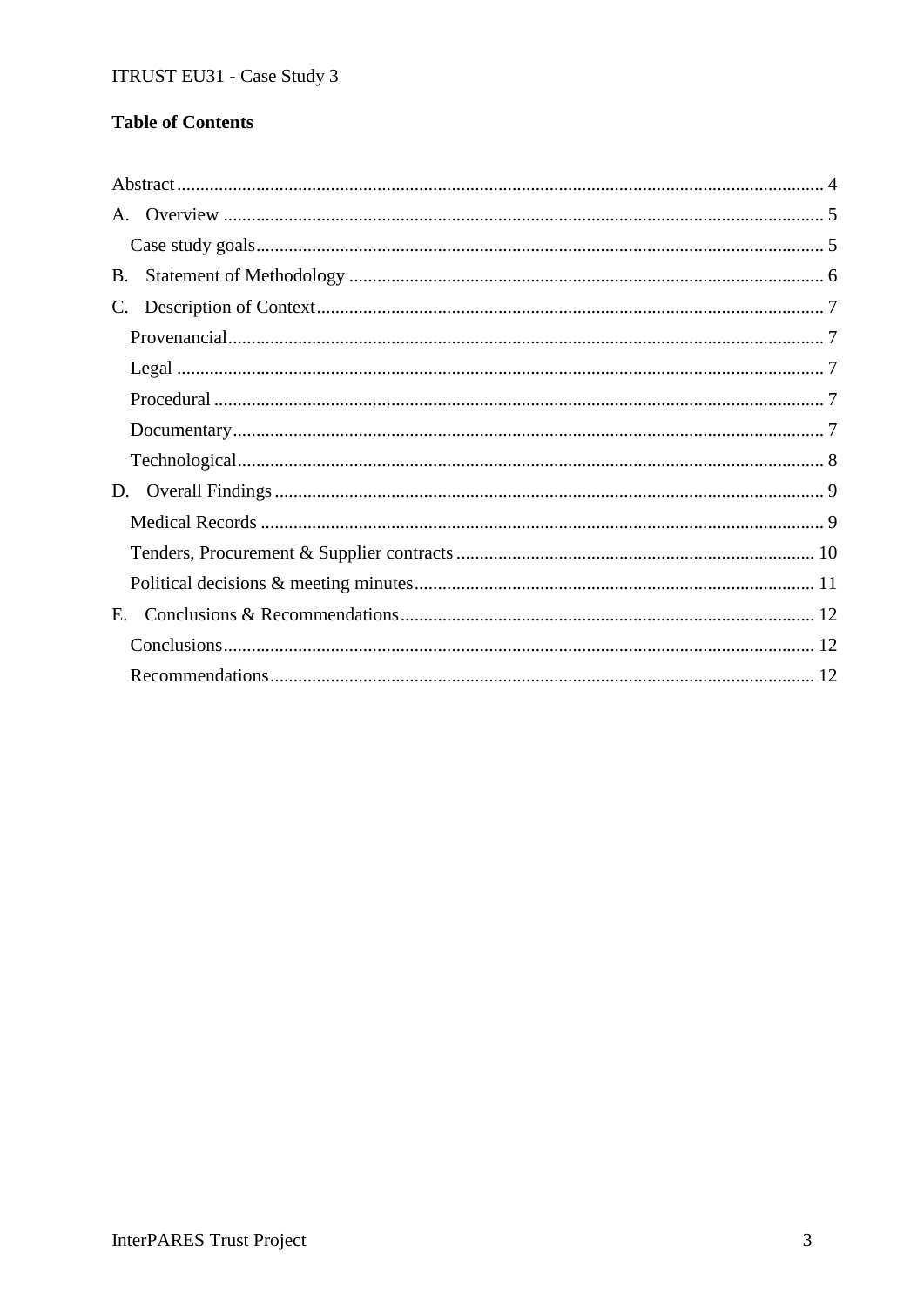# **Abstract**

This case study has been conducted in cooperation with Region Skåne between June 2016 and November 2016.

The main goal of this case study is to examine the Region's use of digital signatures, the way to archive digital signatures and if the research questions of InterPARES Trust EU31 (TRUSTER) apply.

The report summarises the current state of the prioritised and most important areas related to the case study goals. It can also function as a base for further cooperation or studies.

The study highlights the need for a common strategy for Region Skåne with regards to the use of digital signatures and a common policy for archival procedures related to those. The current solutions appear to be more derived from the technical capabilities of the used IT systems and not from specifications based on the business and legal requirements.

When proper digital signatures are created for the records, a proper strategy for preserving the validity of digital signatures should also be made if technically possible. If the validity can be preserved without unreasonable cost it would be strongly advised.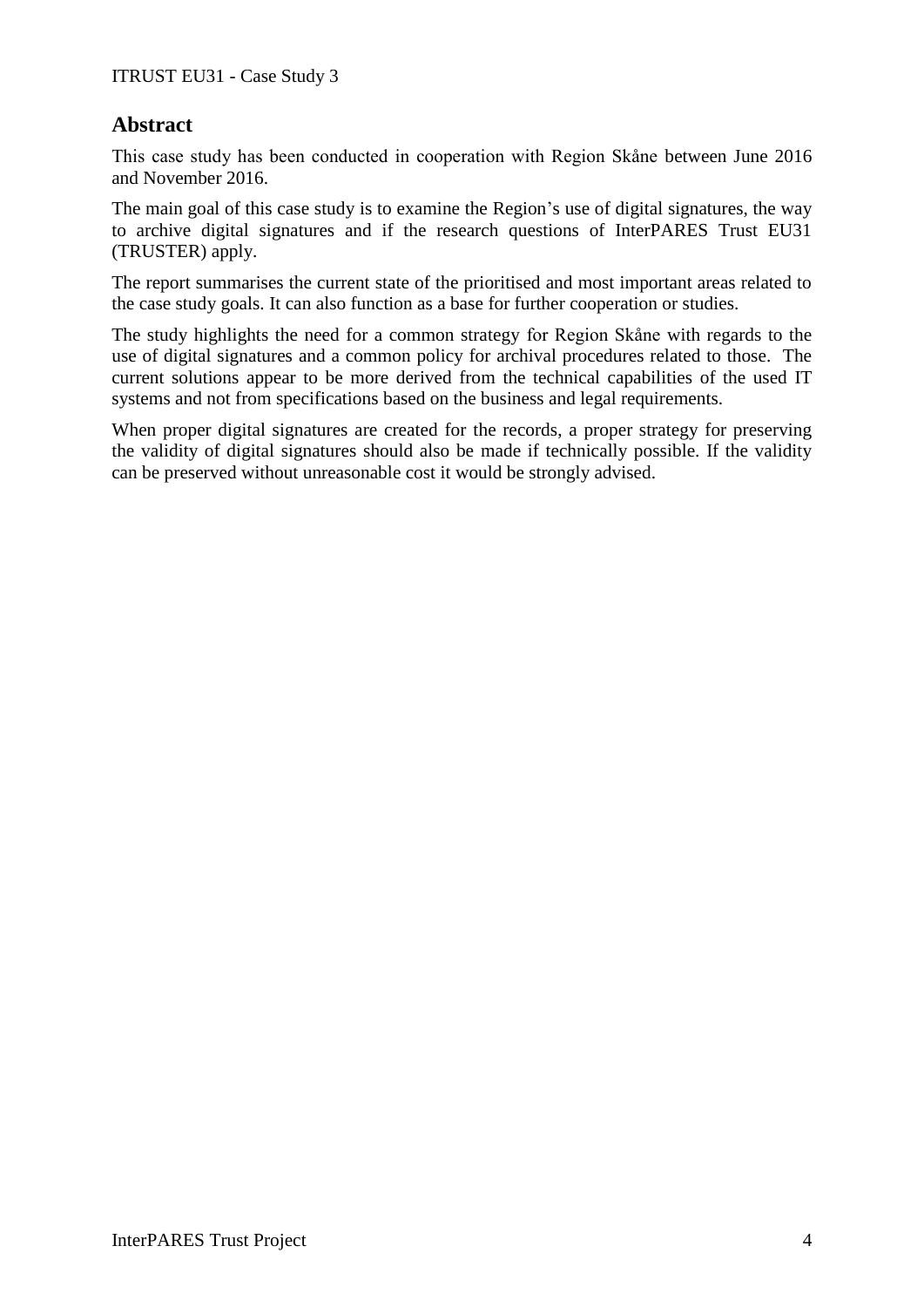# **A. Overview**

This case study has been conducted in cooperation with Region Skåne – the county council of the Skåne County of Sweden and the Region Archive between June 2016 and November 2016).

The report uses part of the InterPARES case study report template but the scope of the study is smaller and therefore several headings are excluded.

The main goal of this case study is to examine the Region's use of digital signatures, the way to archive digital signatures and if the research questions of InterPARES Trust EU31 (TRUSTER) apply.

No detailed analysis of technology of all types of digital records within the Region has been done but the report summarises the current state of the prioritised and most important areas related to the case study goals. It could also function as a base for further cooperation or studies.

## **Case study goals**

- To analyse the current use of signatures (physical and digital) in different workflows and type of records at Region Skåne.
- To understand the perceived value of the need for archiving of the digital signatures and digitally signed records as well as the archiving of the validity of the digital signatures.
- To know if and how the digital signatures are currently archived.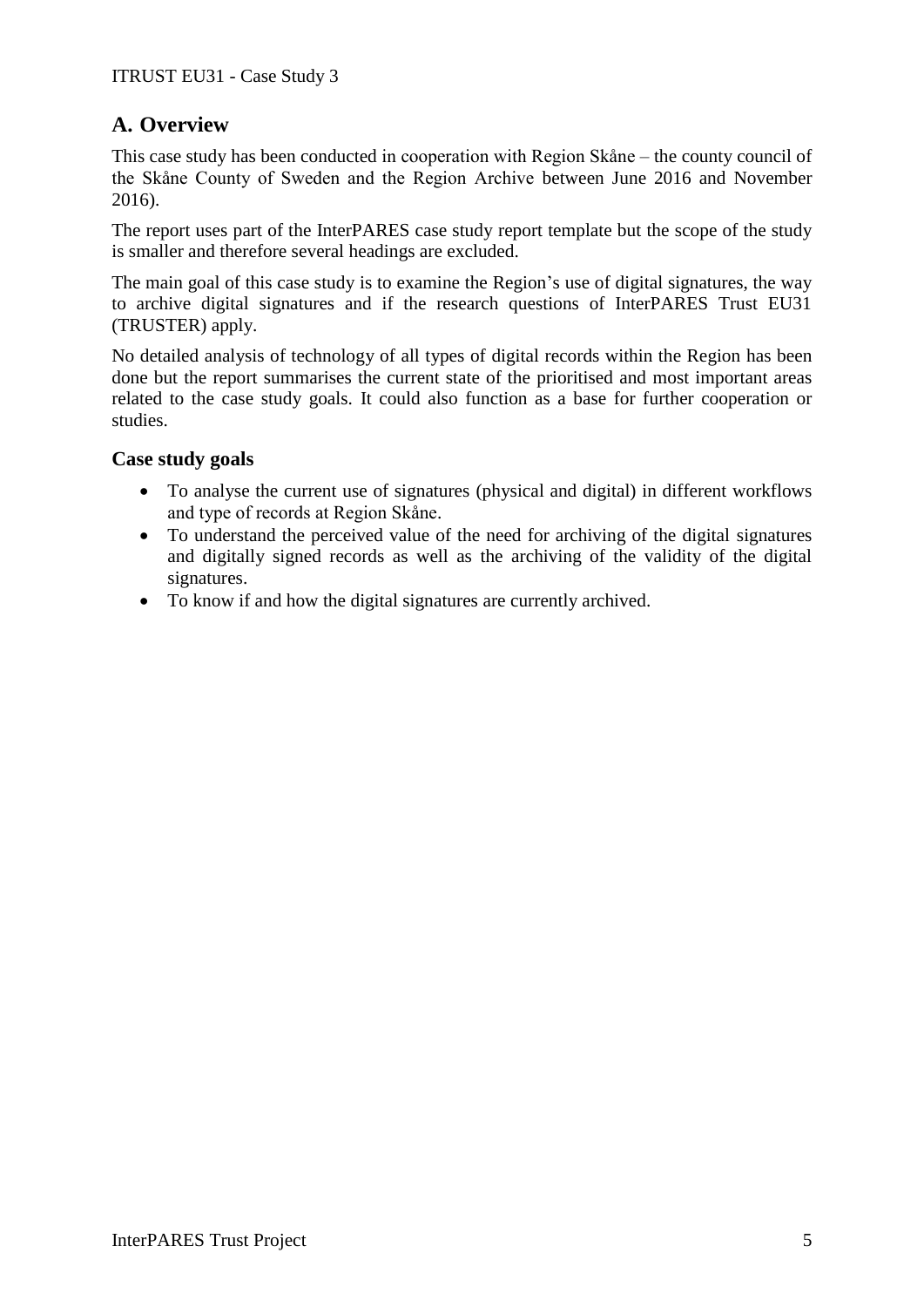# **B. Statement of Methodology**

The study was conducted through analysis of the provided material from the Region as well as through questions and discussions in several Skype meetings and mail conversations with Region Skåne participants. An important component for information gathering was a half-day workshop held at Region Skåne facilities in Malmö, Sweden.

Input for most subsequent meetings and discussions were produced in the workshop where material was gathered and structured from the following agenda.

- 1. Identification of
	- a. records/content types/workflows
		- i. where timestamps/seals/signatures exists/ought to exist (both physical & digital)
	- b. general legal dependencies
- 2. Analysis & discussion
	- a. created physical/digital
	- b. appraisal, time horizon
	- c. any current records where validity needs to be extended?
- 3. Challenges & risks
- 4. Prioritisation
	- a. focus on most important areas for more analysis
- 5. Summary & planning

Participants from Region Skåne:

- $\bullet$  2 archivists.
- $\bullet$  1 lawyer,
- 1 information manager,
- 1 information strategist.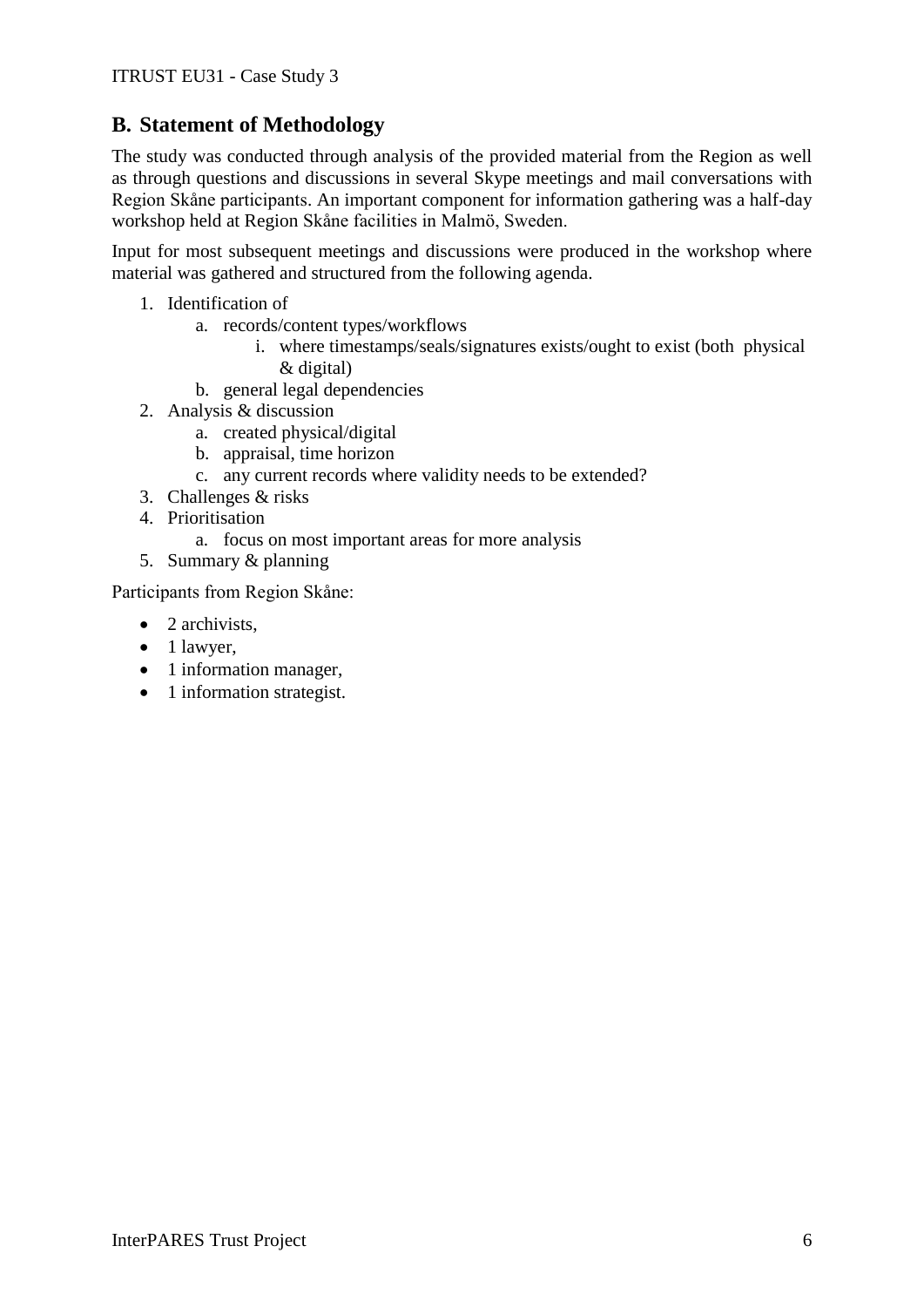# **C. Description of Context**

## **Provenancial**

Region Skåne is the county council of the Skåne County of Sweden.

The population of ca. 1 250 000 is about 13% of Sweden's total.

The Skåne County was formed in 1997 by the merger of former Kristianstad County and Malmöhus County established in 1719. Region Skåne was formed in 1999 by the merging of the two administrative county councils of the province of Skåne; Kristianstad County and Malmöhus County, which were established in 1863.

Healthcare is Region Skåne's dominant area of activity.

Region Skåne is responsible for healthcare and public transport, business development, culture, infrastructure, social planning and environmental and climate-related issues in Skåne.

## **Legal**

The seat of residence for the Skåne Governor is the town of Malmö. The headquarters of Skåne Regional Council is the town of Kristianstad.

With 34,000 employees, Region Skåne is one of Sweden's biggest employers.

It is a self-governing administrative region, funded by taxes, which is governed by a Regional Council of 149 members who are directly elected by the inhabitants of Skåne.

The Regional Council makes decisions regarding budget and direction for Region Skåne's various operations. Most decisions are based on suggestions made by the Regional Executive Committee, which is appointed by the Council.

# **Procedural**

The study discusses different workflows and procedures related to the handling of electronic records both active and archived within the Region Archive.

A special focus has been on the use of digital signatures for different types of records and the need for archiving of the digitally signed records and the validity of digital signatures.

To narrow the scope of the study we put focus on the most important and the largest volume of records using signatures (priority by Region Skåne) – medical records, supplier contracts and political decisions and meetings.

## **Documentary**

Region Skåne keep documents as per the Archives Act, in order to respect the public's right to access public documents. They also look after the needs of research, own operations, and the legal system.

The Region Archive is part of the Archive Centre South (Arkivcentrum Syd) in Lund – Scandinavia's biggest archival institution.

Region Skåne Archive operates in a mixed digital and analogue environment but has the ambition to move as much records as possible to digital storage.

Health care information, such as medical records, constitutes almost 80% of the archive's materials. But there are also minutes and other documents concerning political processes, history of the county council, blueprints, education transcripts, maps etc.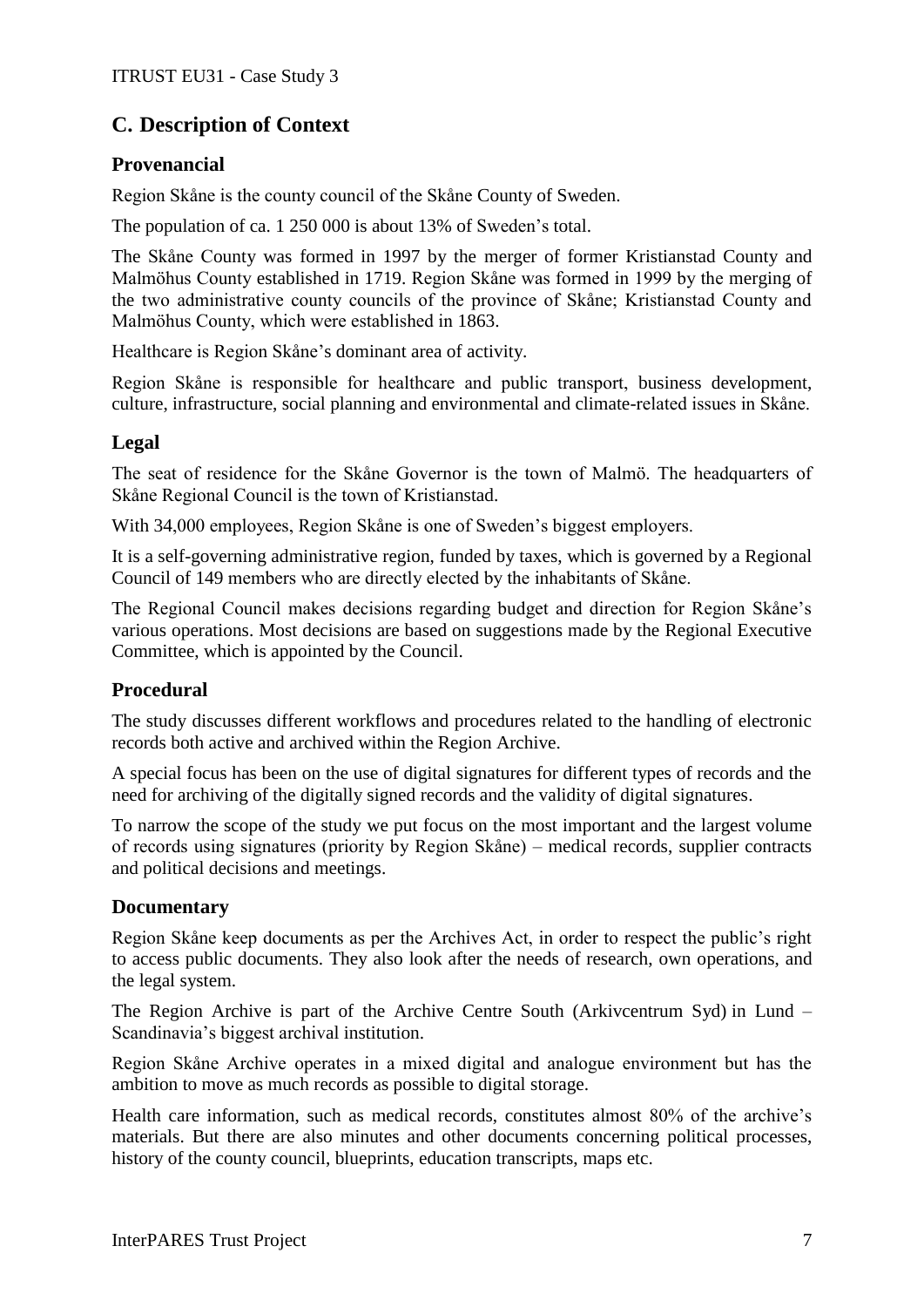## **Technological**

Complex IT portfolio, around 1 000 systems, 100-150 will be replaced by a new system, which is currently being specified.

Region Skåne archive and external consultants develop solutions for delivery between business and document managements systems and e-archive. Records are delivered to the earchive via own Region Skåne specific delivery specifications (submission information package) to the e-Archive.

The archive currently is an in-house built e-archive solution based on OEF (Open E-archive Framework).

#### *e-Service card (RSID card)*

The RSID-card is an important technical component used for security and identification at Region Skåne. It is an electronic identity card (eID card) including Region Skåne's service certificates (also called a SITHS card).

The card is to be used by all employees for all identification within Region Skåne.

The cards and service certificates increase security significantly during login to IT systems. RS cards and its certificates are normally valid for 5 years for permanent employees. Temporary employees receive cards of a shorter duration.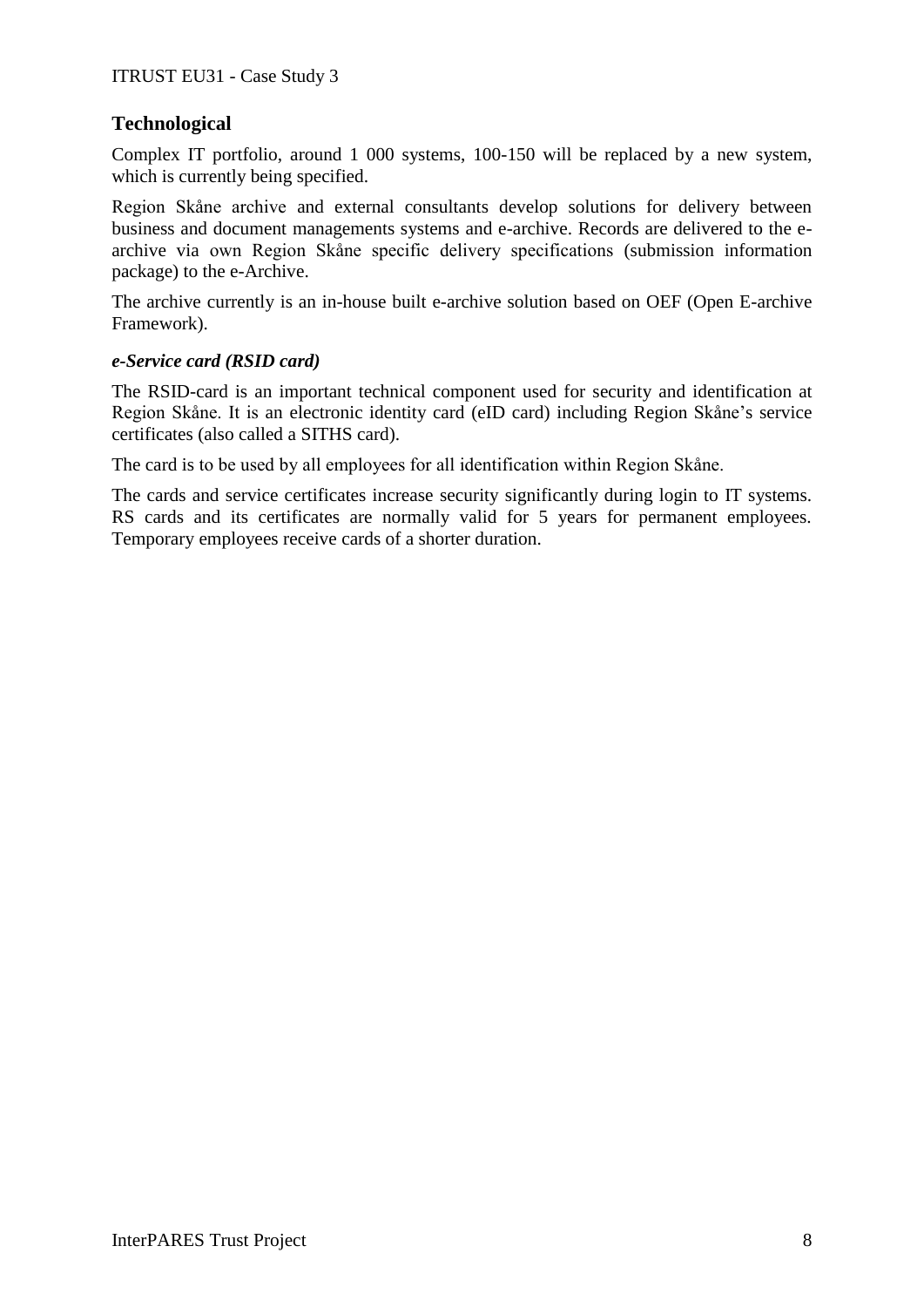# **D. Overall Findings**

Authorisations and signatures are used in many of the workflows and created records. Multiple types of signatures are used; physical signatures (scanned), system authorisations and also qualified digital signatures.

Signatures are used for, among others:

- Medical records, dental care, doctor's certificates
- Procurement and contracts with suppliers, construction projects
- Powers of attorney,
- Digitally signed e-mails,
- Accounting/bookkeeping, employee agreements
- NDAs
- $etc.$

Together with Region Skåne it was decided that this case study should focus on the most important and the largest volume of records using signatures:

- 1. Medical records
- 2. Procurement and supplier contract
- 3. Official political decisions and minutes of meetings

## **Medical Records**

Medical records are the biggest record type created and handled by Region Skåne. It constitutes about 80% of the records stored in the Region Archive.

## *Legal context*

Record keeping and information management within health care in Sweden is regulated by the "Patient Data Law" (PDL). The points listed below are some important statements in this law related to the case study questions.

- Preservation at least 10 years, government can decide that certain type of records should be preserved longer than 10 years.
- Strong authentication should be used for accessing medical records.
- The caregiver must ensure that there are procedures for the signing of notes and confirmation of actions relating to patient care and treatment.
- Caregivers who are connected to a system for coherent records must decide on common procedures for signing and securing data.

Required legal preservation, as seen, is at least 10 years but recommendations in Sweden for medical records are to assume a strategy of "permanent retention". Region Skåne applies this and there is no process for disposition with regards to the medical records.

No specific requirement on the "quality" of the digital signature from a technical perspective is described within the law, only the statement of "strong authentication". "Strong authentication" is defined as a requirement that identity should be controlled in at least two different ways before access to records is granted. The "RS-Card" identification together with a password fulfils the requirement for "strong authentication" according to the definition.

#### *Technological context*

Mainly two different business systems are used today for creation of medical records – PMO is used for primary care, Melior is used for specialist care.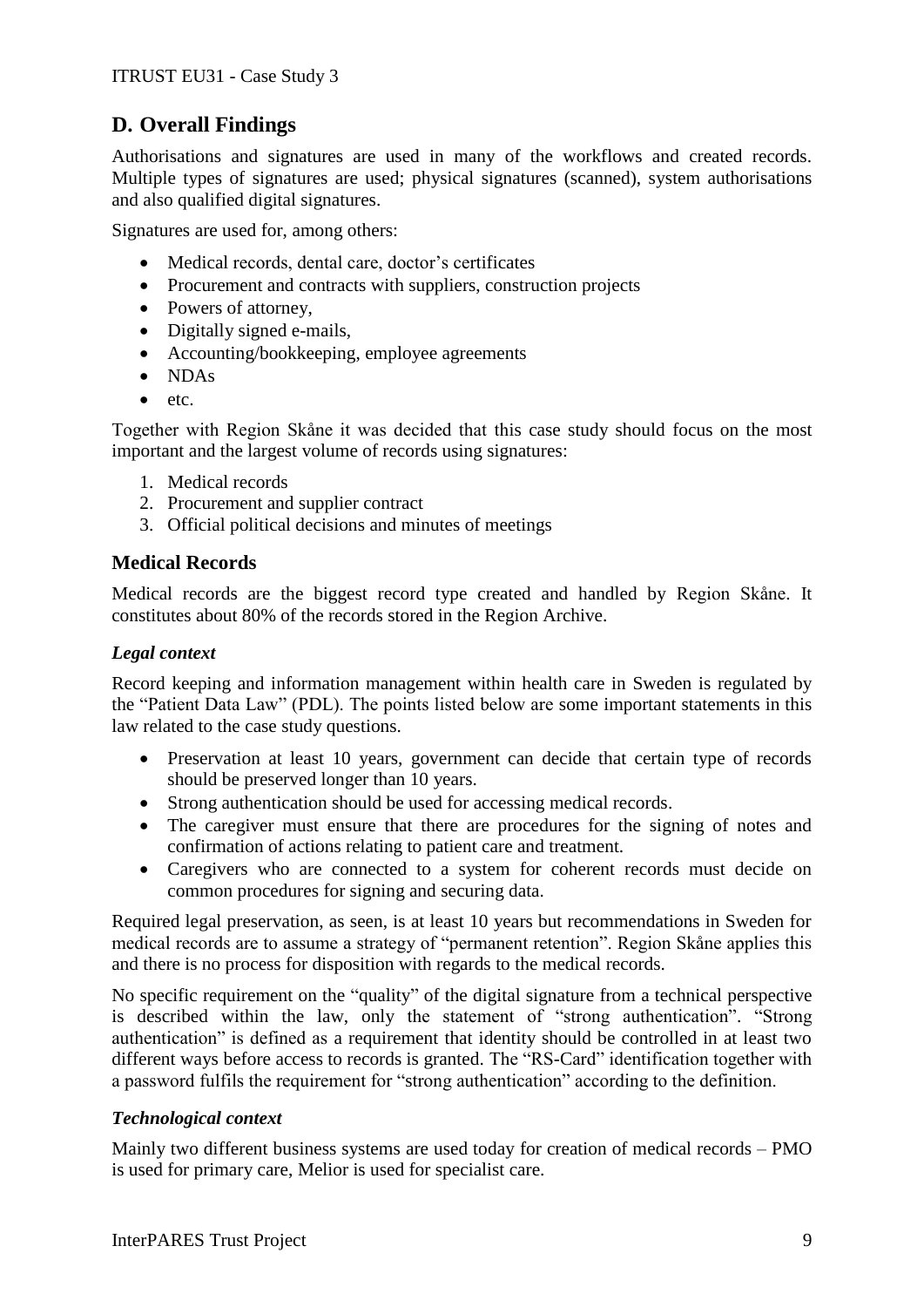#### ITRUST EU31 - Case Study 3

Both systems have the capacity to use the RSID-Card technology for strong authentication and digital signatures using HCC (Health Care Certificates). But currently it is not used consistently for both or for all operations.

To login to PMO RSID-Card authorisation is required. Currently though the digital signature code from the card is not used for signing a journal because the login authorised by the card is considered as sufficient authorisation. On the other hand for signing, for example, medical e-prescriptions it is used.

Melior, like described, has the capacity to sign with the RS-Card but also have the possibility to login with username and password. Both are used but username and password is most common. When login in with RSID-card the signing code for the card is used for signing within the system, otherwise the password for the user is used. Medical e-prescriptions are always signed with a PIN-code. The plan at the time of study was that the use of RSID-Card would be introduced more generally also for the Melior users during late 2016.

Each sign off (signature) in the systems require at least the application of a PIN code, some sign-offs does only require the logged in state and the presence of the card.

The qualified digital signatures created using the RSID-Card are of PKI type with certificates that expire (in up to 5 years).

#### *Preservation context*

The e-Archive currently holds medical records for 1 300 000 persons but so far no digitally signed records have been ingested to the e-Archive.

No medical journals have been archived from the current journal systems PMO or Melior. The chance to define a new common strategy and process for how to handle the records and digital signatures when journals should be archived is therefore possible.

#### **Tenders, Procurement & Supplier contracts**

As Region Skåne is a large, tax financed institution tenders, procurement and supplier contracts are an important part of the operation and are archived.

#### *Legal context*

The law for public procurement apply, and required legal preservation is depending on the type of contract.

In some cases Region Skåne applies "permanent retention" in same way as for medical journals, but not for all, it depends on type of contract.

#### *Technological context*

Both previous and current IT system (CSign and TendSign) use qualified digital signatures for the signing of contracts. The service supplier CSign delivers the digital signatures to both systems, signatures are of PKI type and thus certificates expire. At the time of this study about 1500 digitally signed records where active in TendSign (not archived).

#### *Preservation context*

1500 digitally signed records have been transferred from the previous CSign system to the e-Archive. The digital signatures associated with the signed records are archived as checksummed "metadata".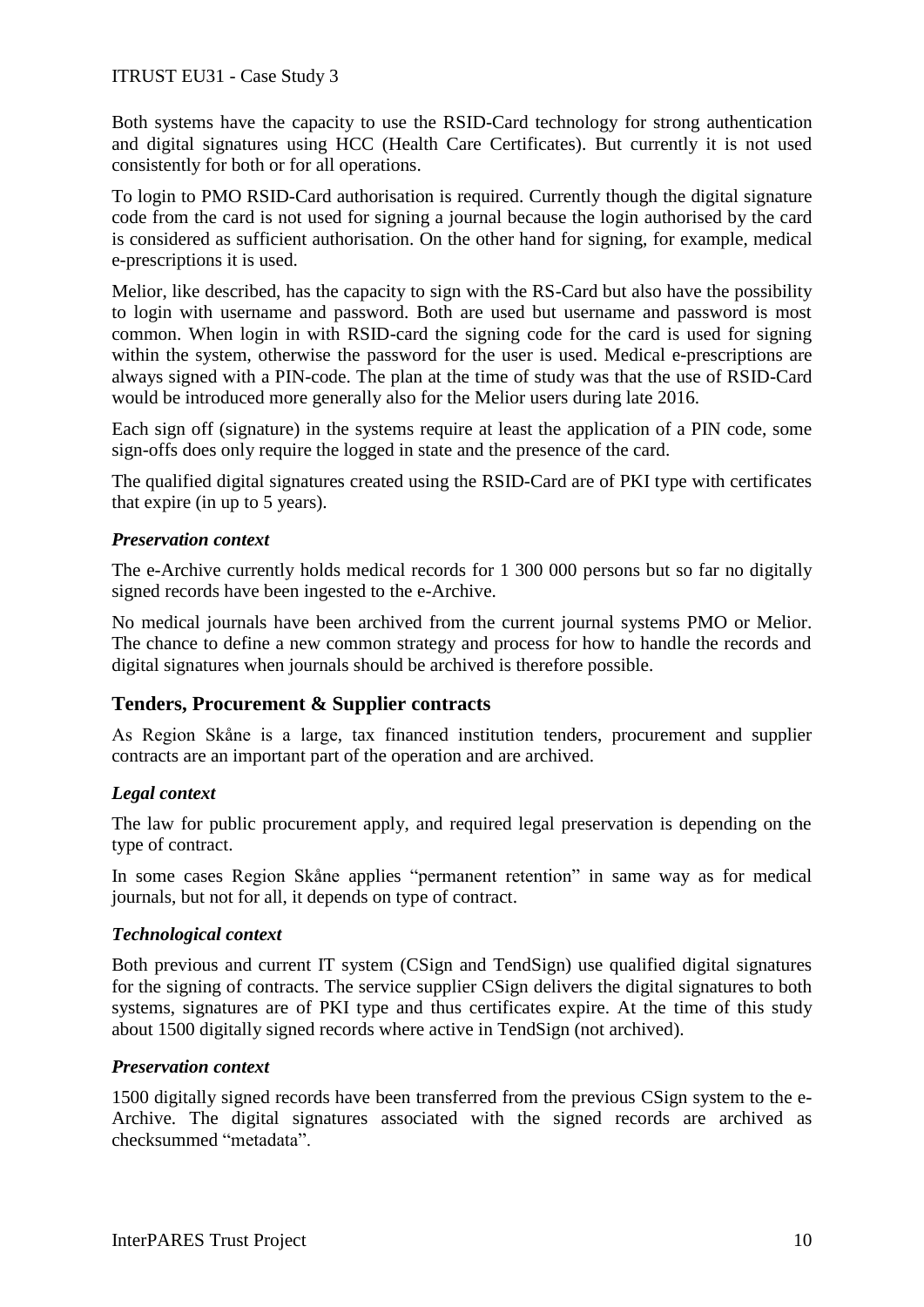#### ITRUST EU31 - Case Study 3

The preservation of the signatures' validity in this case "might" be said to follow the "system-dependency"<sup>1</sup> policy recommended by the Swedish National Archives. Region Skåne have not had a conscious decision to follow the policy at the time of ingestion of the records but the validity according to this policy could be verified with some more detailed analysis – most importantly by evaluating the technical procedure of record and signature ingestion to the archive from the business system.

#### **Political decisions & meeting minutes**

Lots of the operation within Region Skåne requires political meetings and decisions, thus minutes from these meetings and decisions are an important part of the records handled by the Region and the Archive.

#### *Legal context*

Required legal preservation of these types of records is flexible. Region Skåne applies "permanent retention" on all political decisions and meeting minutes.

#### *Technological context*

Today these signed records are archived on paper. Unsigned digital copies are published for the general public.

Region Skåne is currently in the process of digitising this flow and intend to use digital signatures. A new system is thus being specified and evaluated. Because of this, an analysis of the process and type of digital signature needed might be important.

#### *Preservation context*

The new system has not yet been fully implemented and digitally signed records are yet to be archived. The chance to define a new common strategy and process for how to handle the records and digital signatures is therefore possible.

1

<sup>&</sup>lt;sup>1</sup> "System dependency" is described in the report "Production and preservation of electronic signatures" produced and published by the Swedish National Archives. In essence it refers to a system in which technical and/or systematic measures are taken so that they together create a system that can validate a data object by ensuring that the data object has not changed and that data object was isolated until preserved.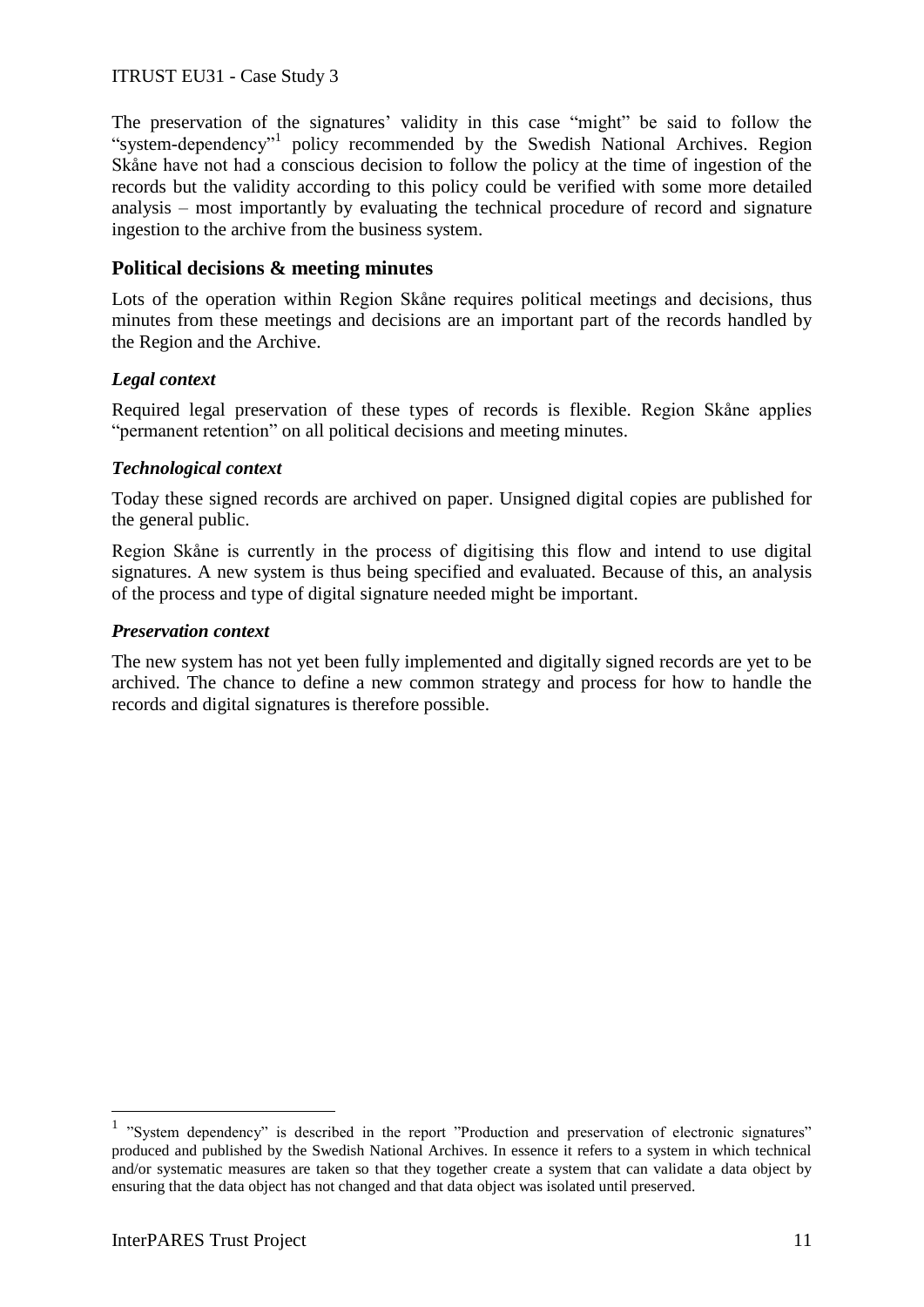# **E. Conclusions & Recommendations**

## **Conclusions**

Region Skåne has a policy of permanent retention (no appraisal) for all record types prioritised in this study.

This case study highlights the need for a common strategy with regards to the use of digital signatures and a common policy for archival procedures related to those. The current solutions seem more derived from the technical capabilities of the used IT systems and not from specifications based on the business and legal requirements.

From an archival perspective Region Skåne sees value in the long-term preservation of the validity of the digital signatures if technically possible. The cost for such a solution and the possibility of integrating it within the current infrastructure is of course something that needs to be weighed against that value.

The general conclusion from the study is therefore that for certain applications and record types within the business of Region Skåne there is a value of preserving the validity of digital signatures, if it is technically possible, and the cost is not too high.

*Digital Signatures:* Signatures of many different kinds are used in many different ways in all types of records and systems – both qualified digital signatures and proprietary. System specific solutions are used as well as scanning of the physical signatures.

*Value of preservation:* This was not fully recognised or clearly stated in all workflows but the study triggered discussions about the need for a focused analysis and a common strategy. The group conclusion was that if it was technically possible there was no clear reason not to preserve the validity when all other parts of a record should be retained.

*Legal requirements:* A medical journal should be preserved for at least 10 years, thus well passing the expiration of any certificate. The recommended Swedish policy within health care is "permanent retention" of medical records (no appraisal), which Region Skåne follows. Therefore, preservation of digital signatures' validity is of interest though not explicitly noted as a requirement by the law.

*Archived signatures:* Records signed by qualified digital signatures and the digital signature itself have been archived in different ways, without an agreed stated common strategy. Region Skåne expressed an interest in better understanding how this should be created, planned and implemented, preferably without a specific supplier dependency. Today as described by Region Skåne, because a lack of policy and because of technical limitations archived digital signatures are kept as metadata together with archived digitally signed record. If system and ingest procedures from business system to archive is secure, the validity of signatures might be considered as preserved according to the "system dependency" policy defined by the Swedish National Archives.

*Preservation of validity:* When a signature is archived today it is not considered for verification of validity, only saved as metadata. If a signature might be needed for validation in the future they are currently kept in the source system. No other expressed strategy or a proprietary process being able to recover or prove signature validity was noted as existing at the Region currently.

#### **Recommendations**

Region Skåne should describe and agree on a common strategy for how and when qualified digital signatures should be used. Both in what use cases a signature should be created and